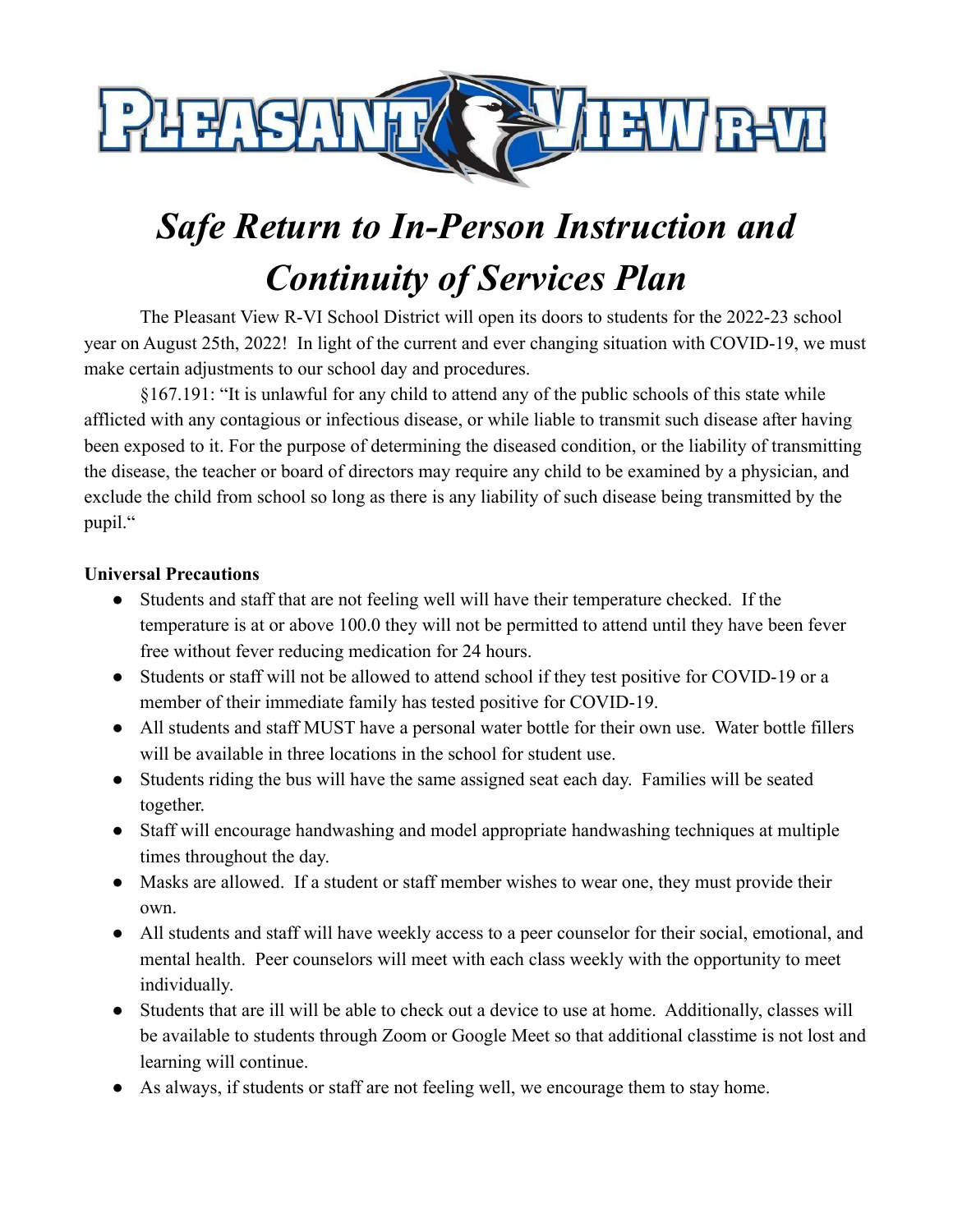## **Positive COVID-19 Case in Student or Staff**

- Students/Staff will not attend school for at least 5 days. If symptomatic, the positive case time frame may be extended until their symptoms are resolving or they are without fever for 24 hours.
- If asymptomatic, students should refrain from attending school for 5 days. They may return to school by choosing one of the following options:
	- Test student or staff on day 5 (or next school day) and if negative return to school on day 6.
	- Student or staff can wear a mask for days 6-10 and return to school.
	- Student can remain at home days 6-10 and return to school on day 11.

All positive cases will be encouraged to contact their health care provider or health department for further guidance regarding COVID-19.

#### **School Exposure to COVID-19**

If a student is exposed to COVID-19 at school, the following will occur:

- The students in close contact with the active case will continue to attend school, but will monitor closely for symptoms.
- Parents will be contacted upon notification to the school of a positive case. Parents can choose to monitor their child at home for symptoms or can continue to send their child to school while the school monitors closely for symptoms. Any student exhibiting symptoms will be sent home.
- Extracurricular activities will be evaluated on a case by case basis.
- Field trips evaluated on a case by case basis.
- Masks will be encouraged.

## **Home Exposure to COVID-19**

If a student is exposed to COVID-19 at home, the following will occur:

- The student will remain at home for five days following exposure (positive test date or onset of symptoms from positive family member). The parents can then choose from one of the following options if student remains symptom free:
	- Test student on day 5 (or next school day) and if negative return to school on day 6.
	- Student can wear a mask for days 6-10 and return to school.
	- Student can remain at home days 6-10 and return to school on day 11.

# **If the Board of Education and Administration deem it is unsafe to continue in-person instruction, we will temporarily suspend in-person instruction.**

- The school building will close and we will transition to virtual classrooms. More information will be provided in a Remote Learning Plan from the school and each teacher.
- All staff not exhibiting symptoms will report to the building Monday, Wednesday, and Friday from 8am-3:30pm.
- Teachers will post video educational materials on those days, assign assignments, grade homework, and answer questions from students. On Tuesday and Thursday, students are to work on the assigned work. Teachers will have office hours from 8am-3:30pm but are permitted to work from home.